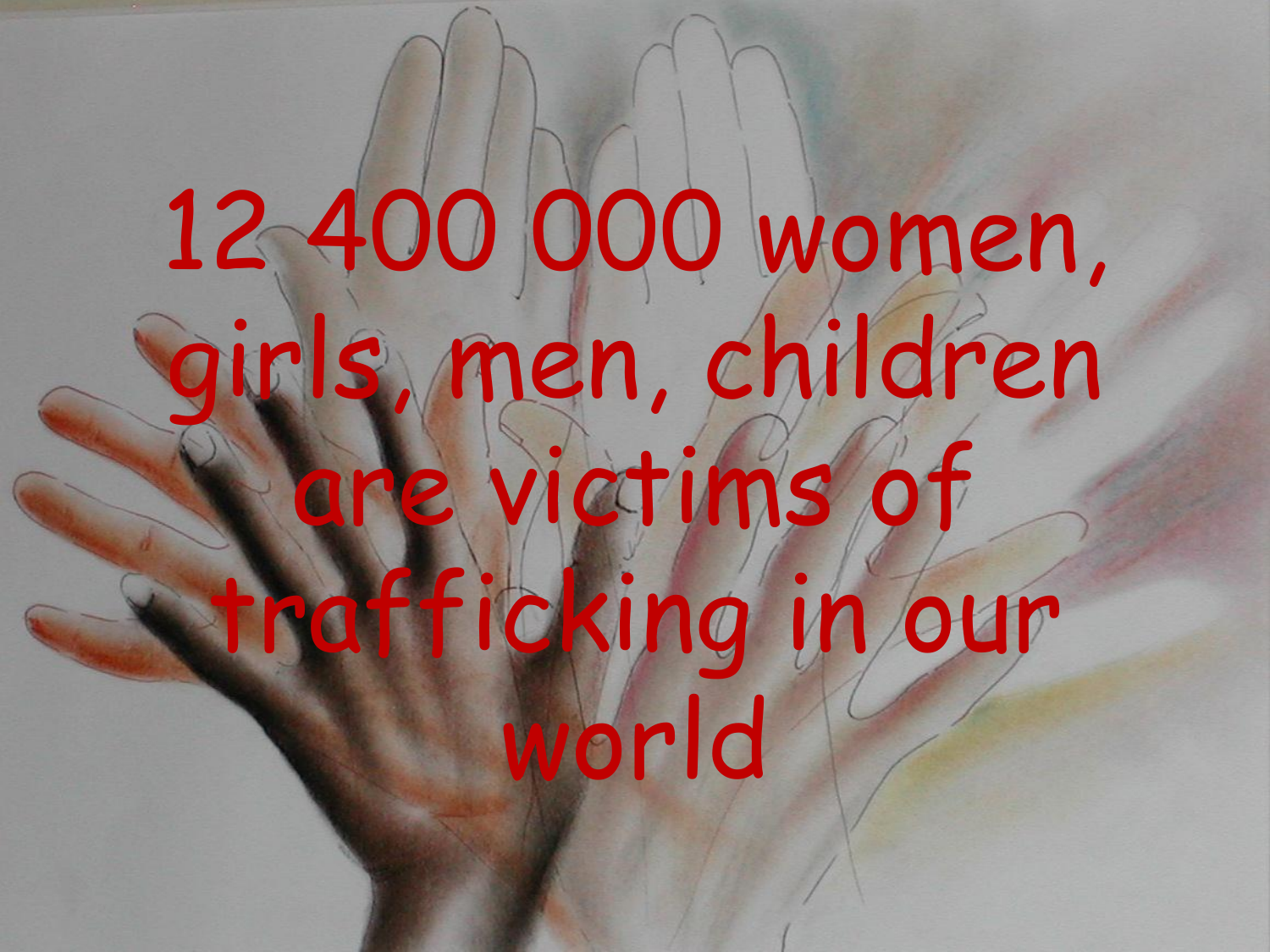#### Tell their names…

 $\mathcal{A}$ 



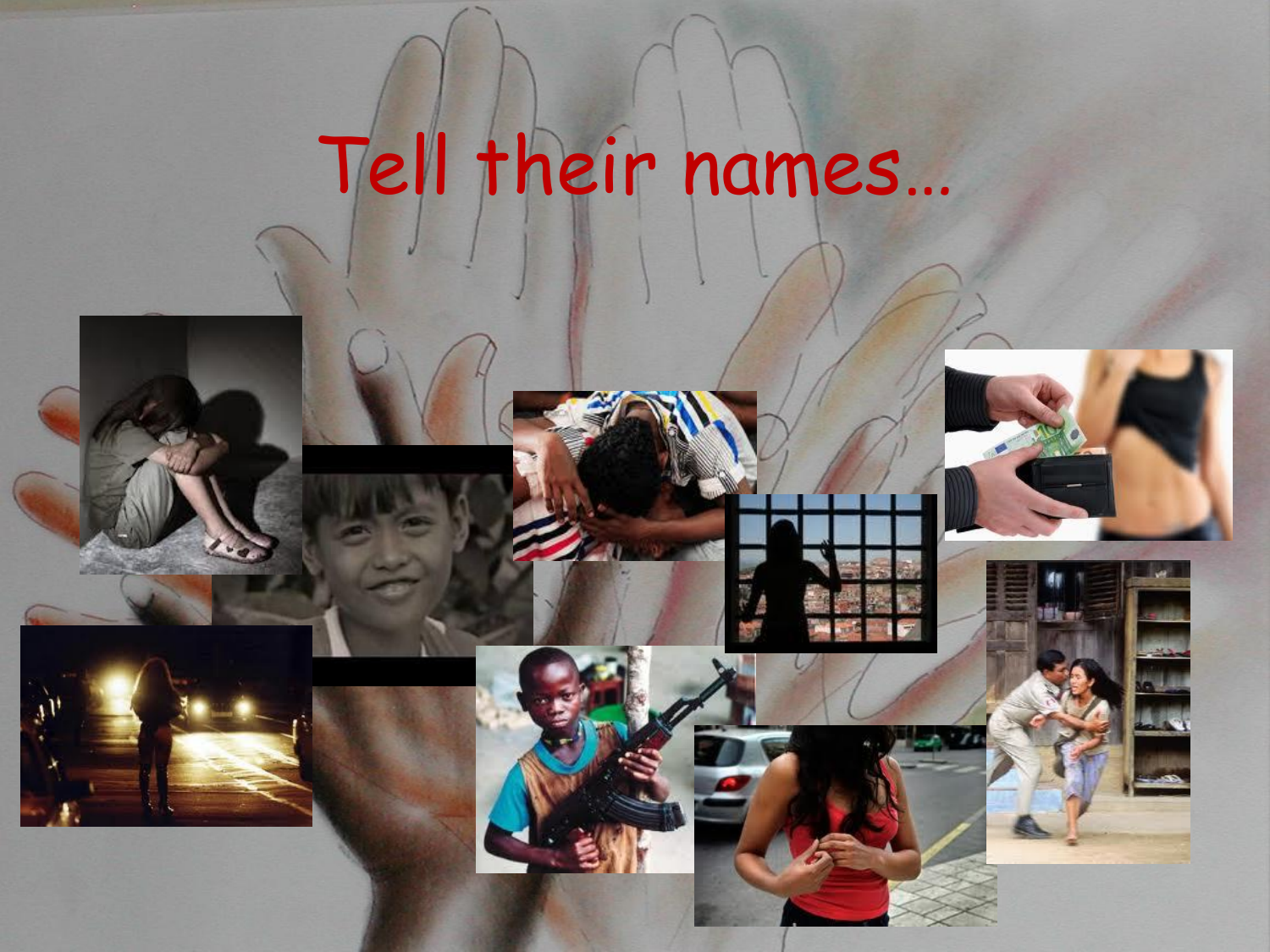# Let us pray together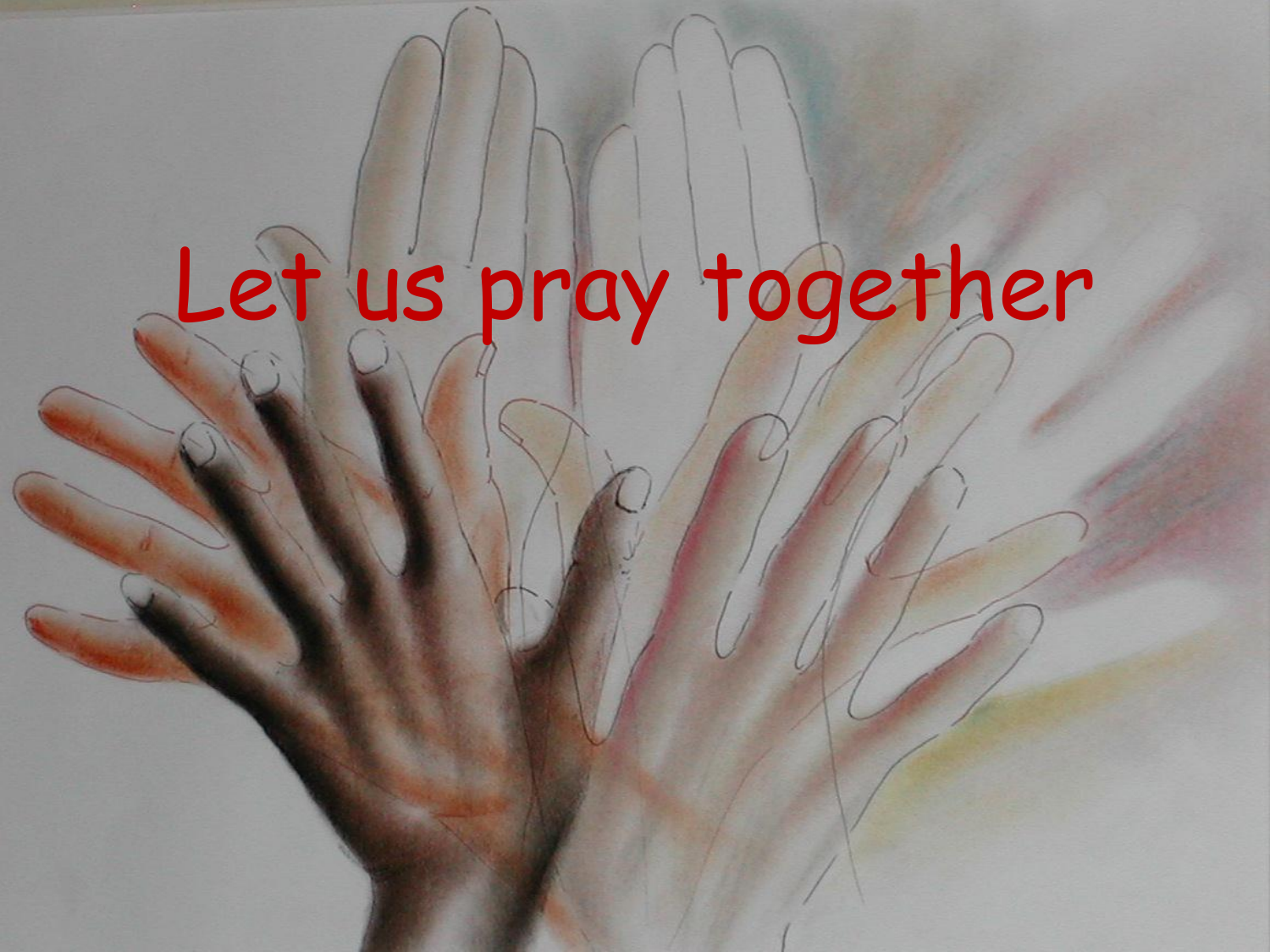## Eternal God we know you have a special love for the poor and the little ones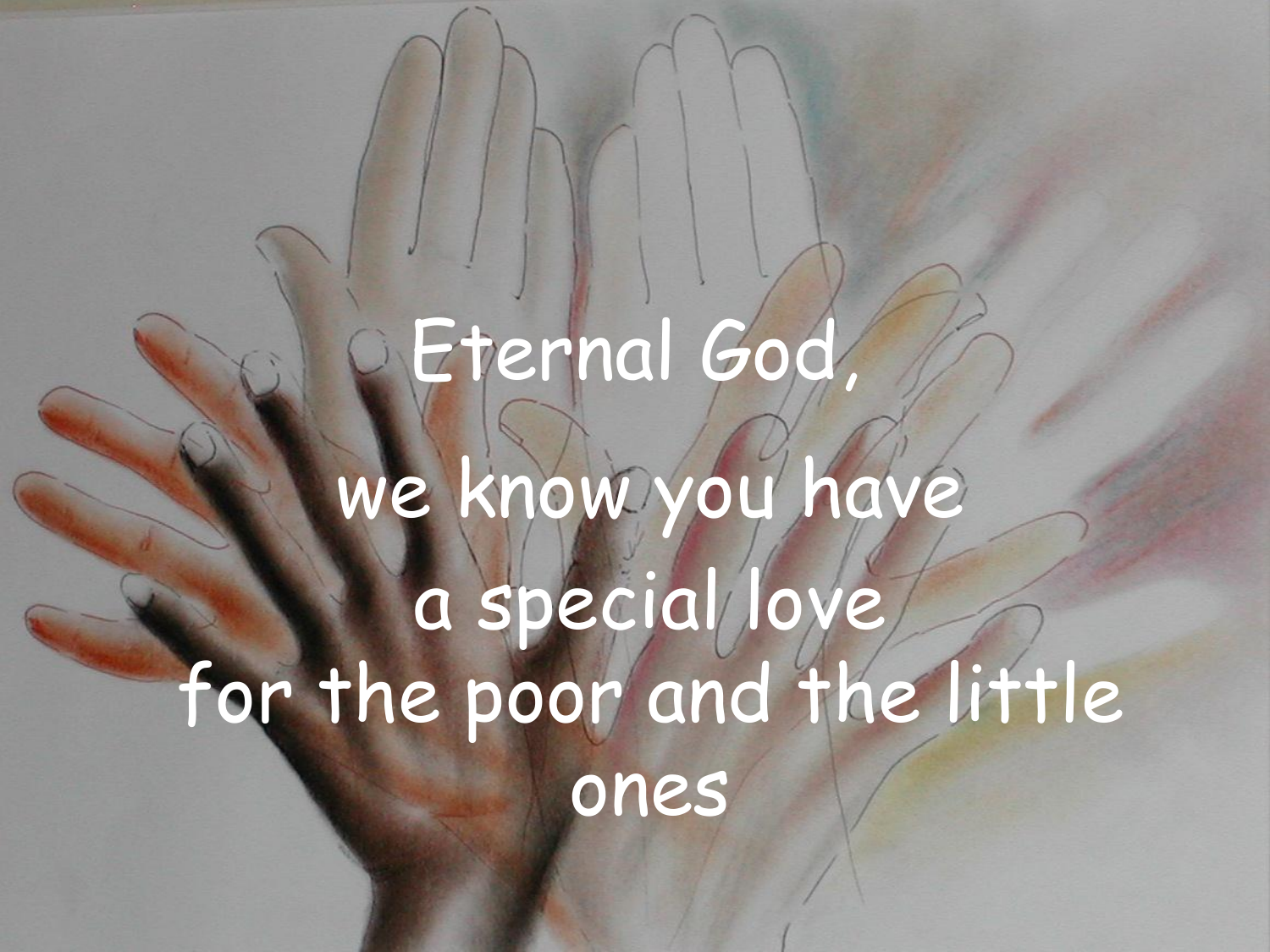# …and defend those whose rights are trampled up on.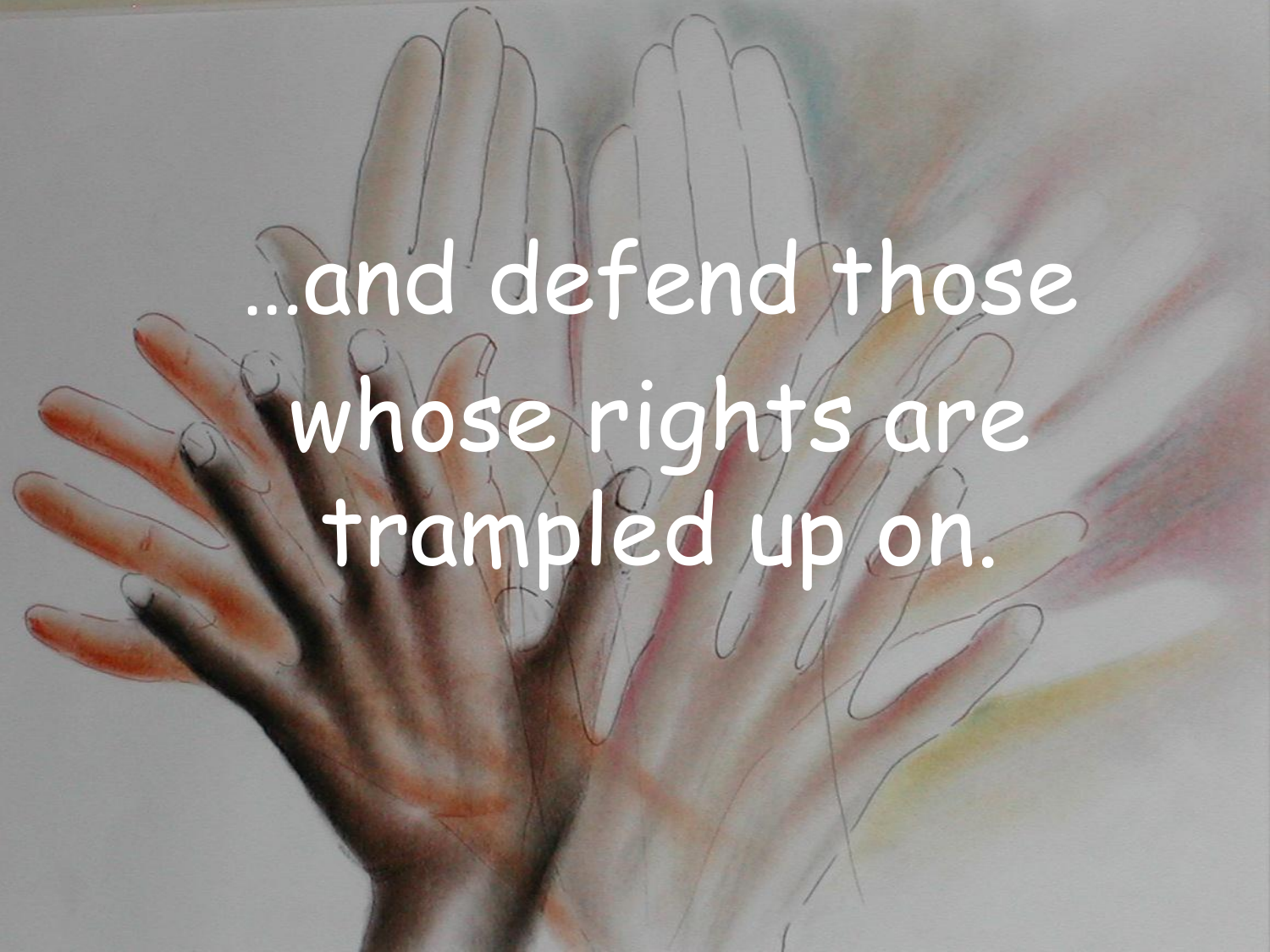## Today we focus on people treated unjustly, sold like common merchandise,

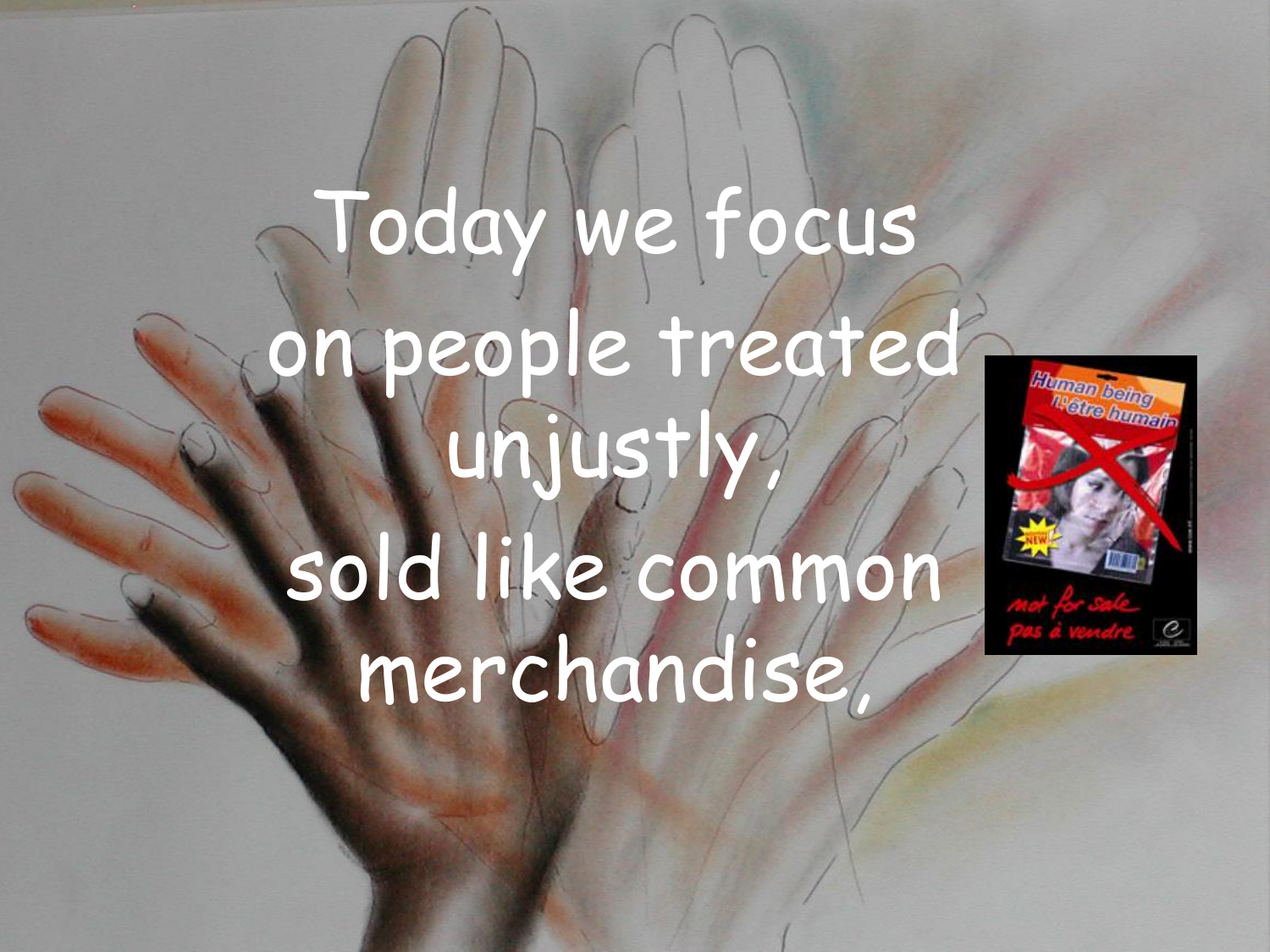# youngsters, even children,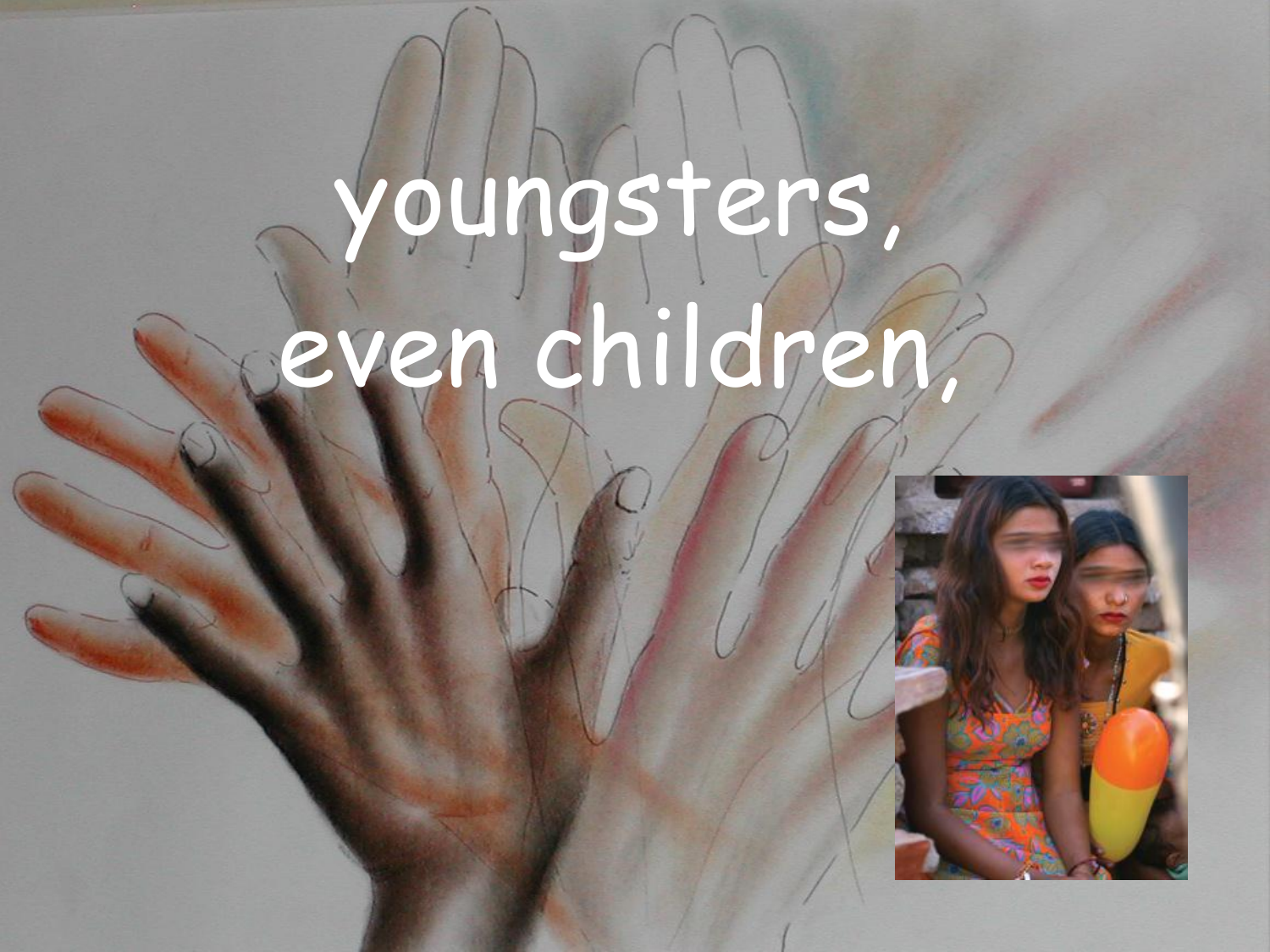#### whose lives are valued at less than thirty silver coins.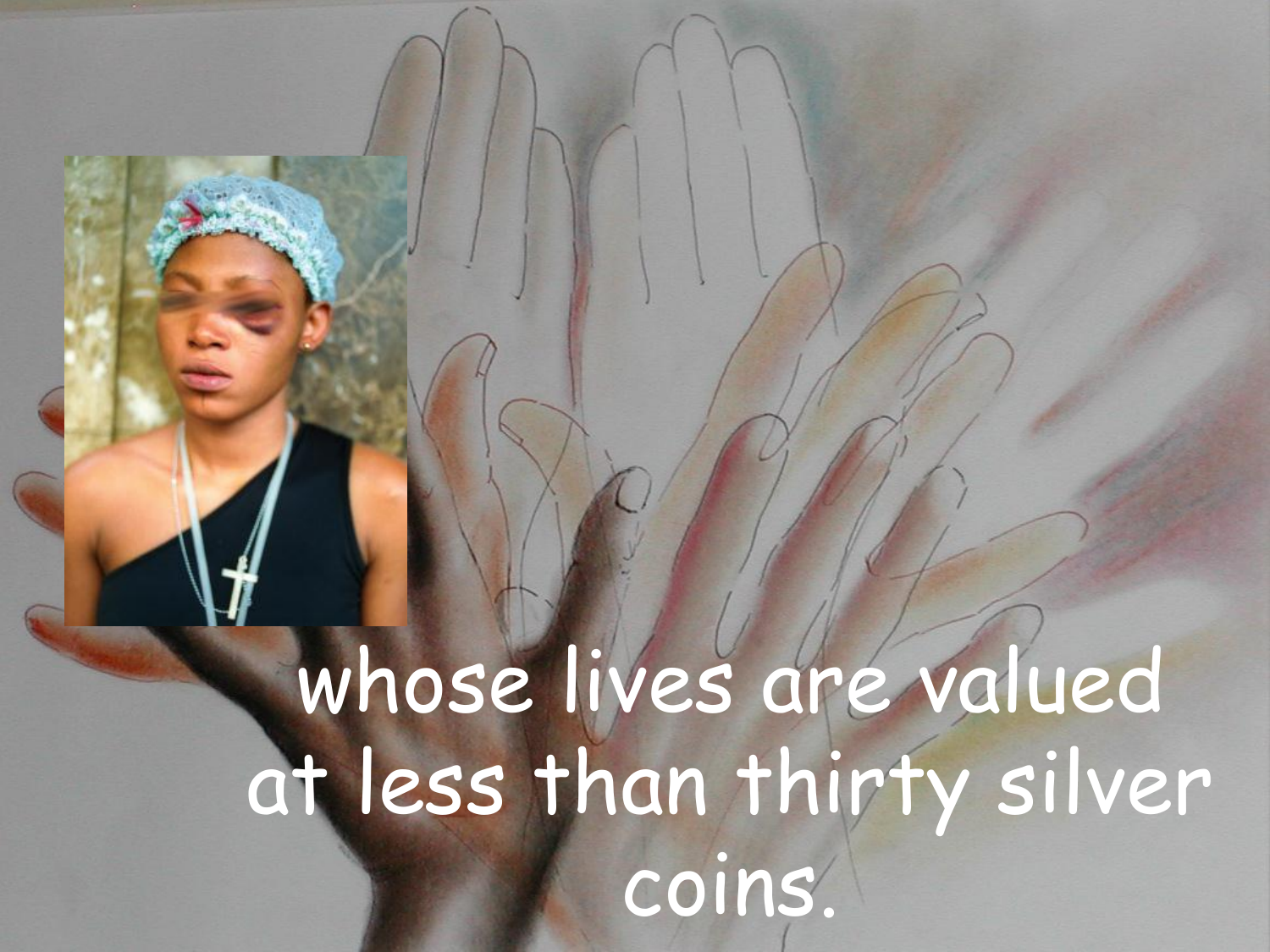## Merciful and caring God, we believe you will not forget them.

## Their lives stand written on the palm of your hand.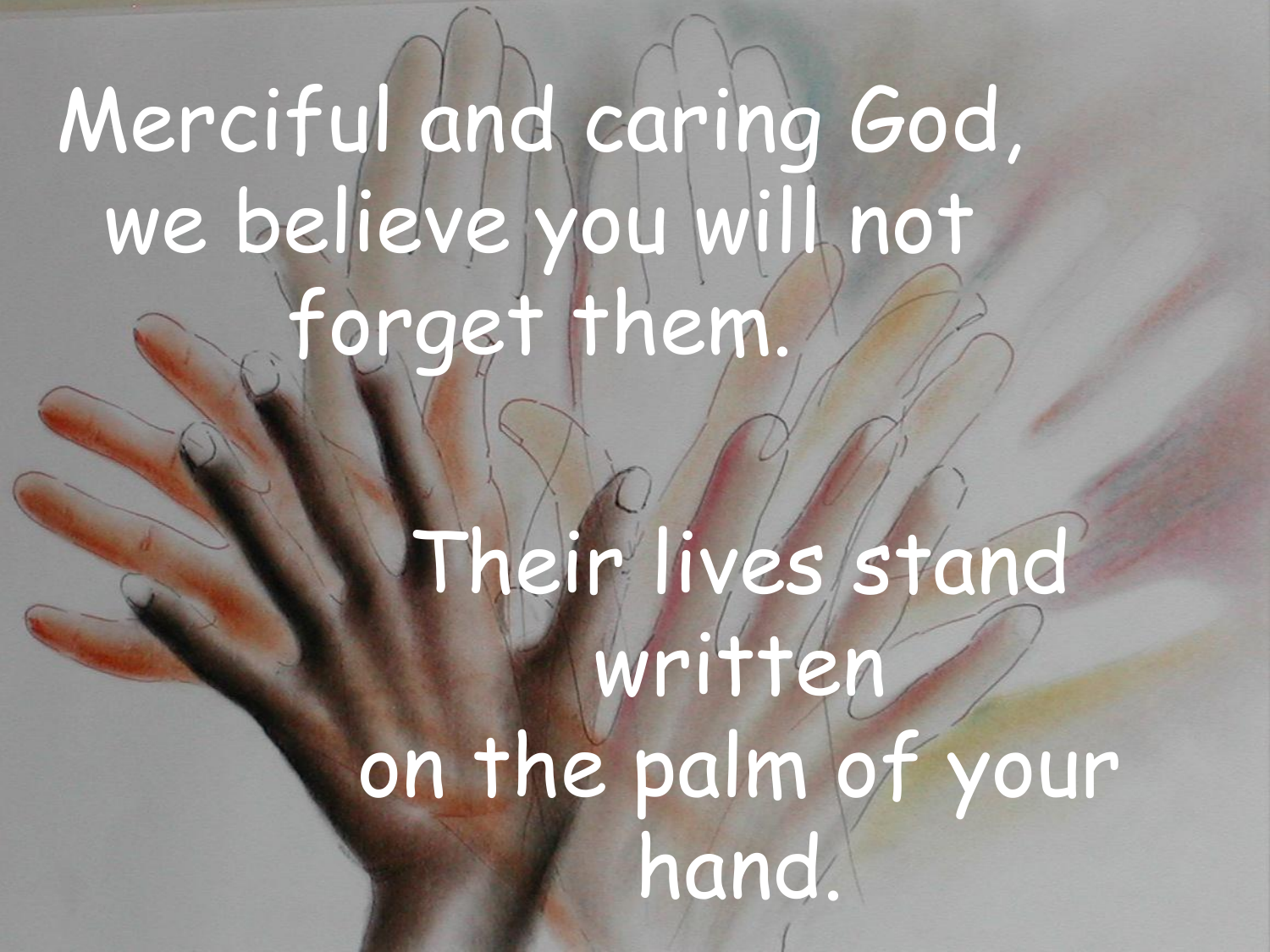#### Make us realise that we, too, have a task in this world

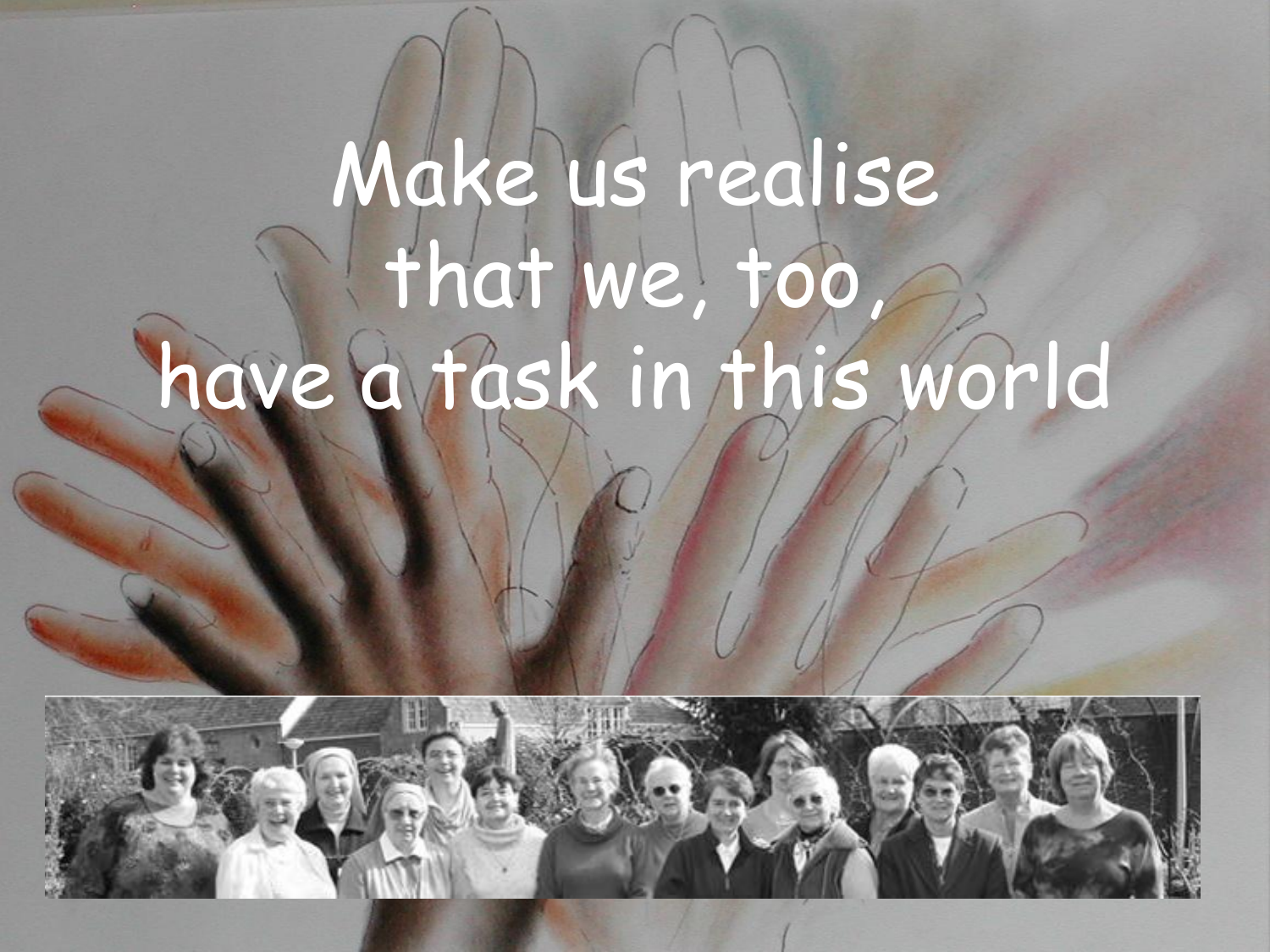#### where markets decide, not only the price of coffee…



# …but also that of people.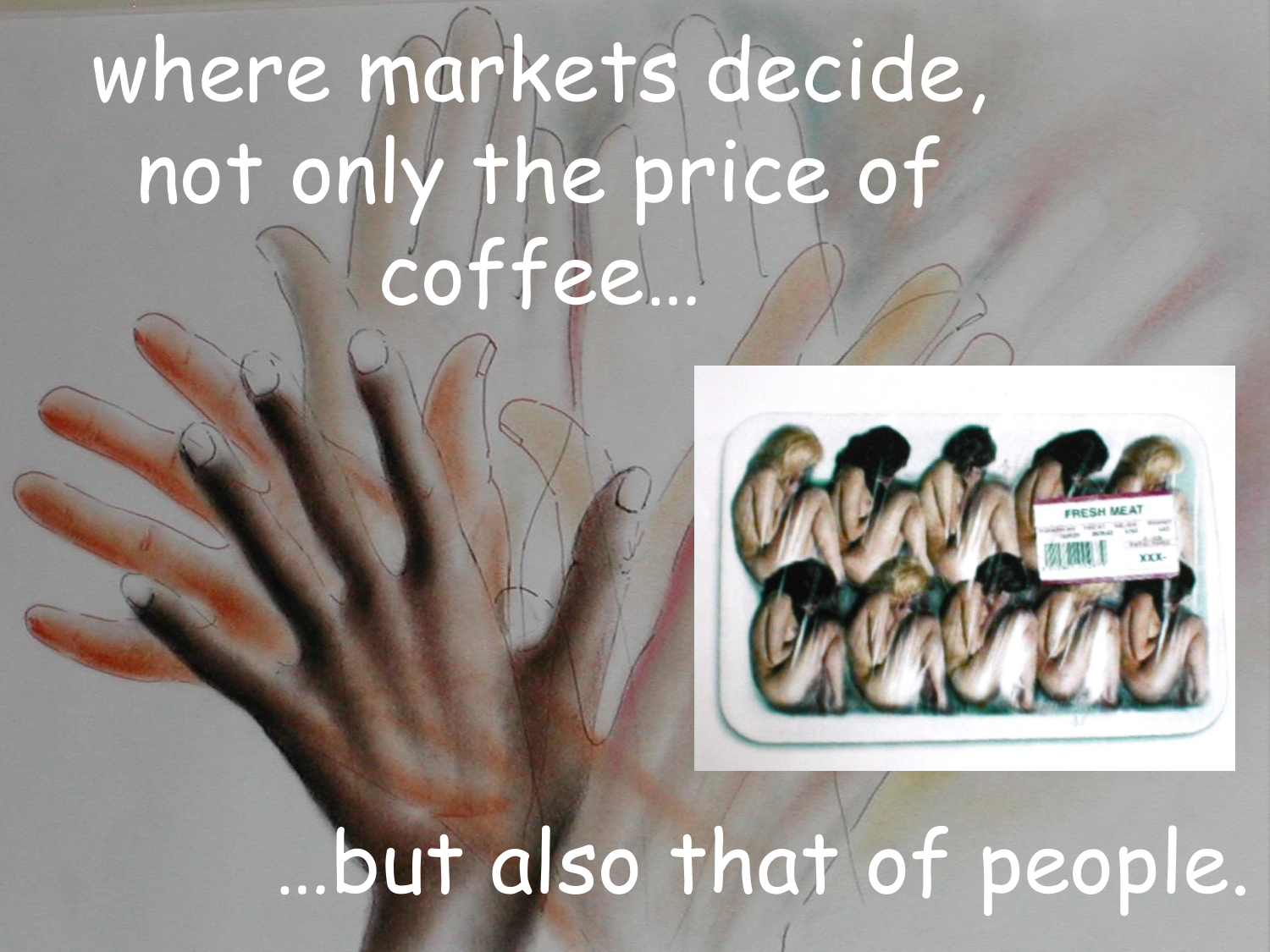# Give us the courage…

#### …to speak out against injustice and abuse,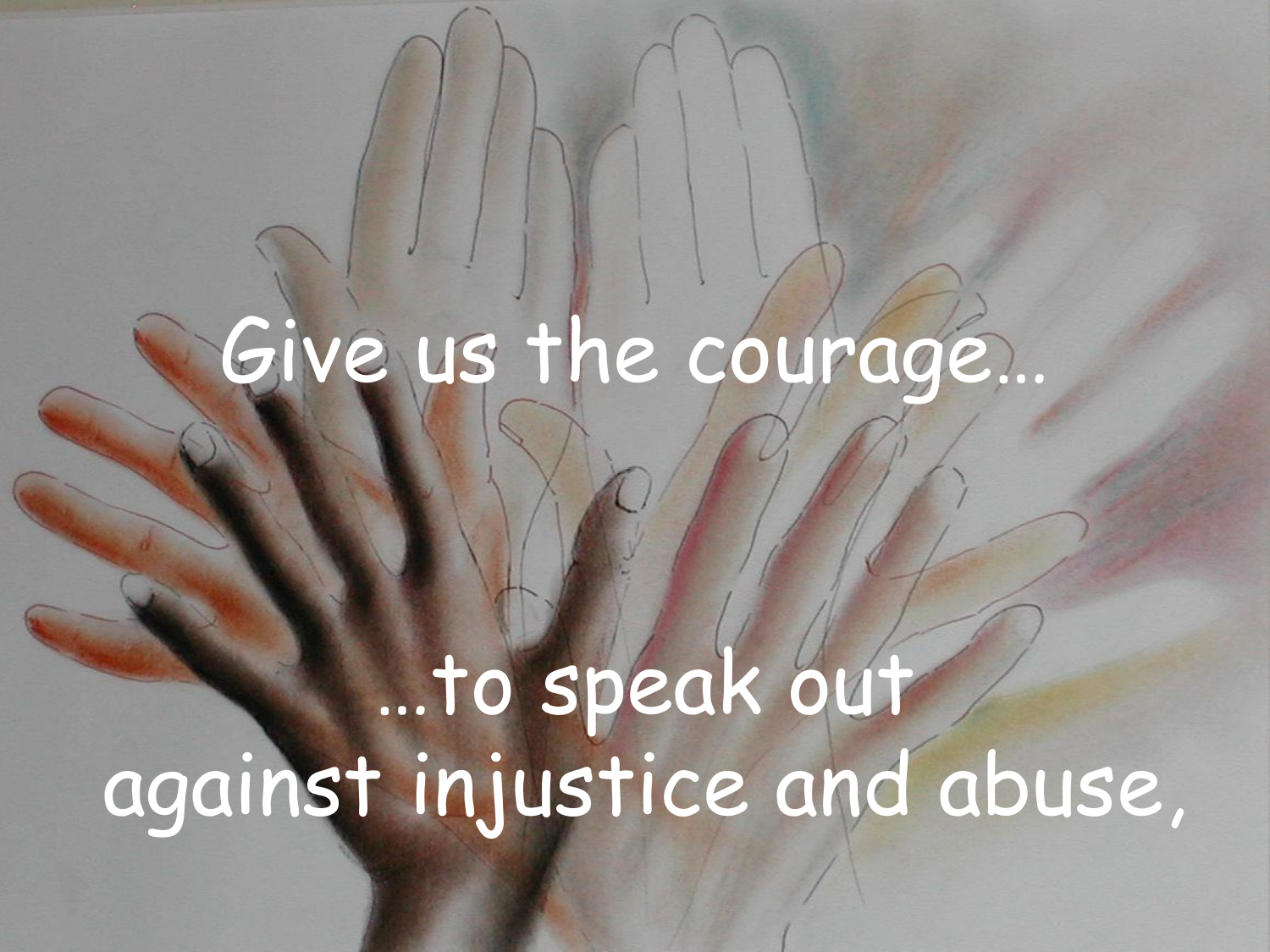#### to stand with your smallest people

# and denounce all injustice.



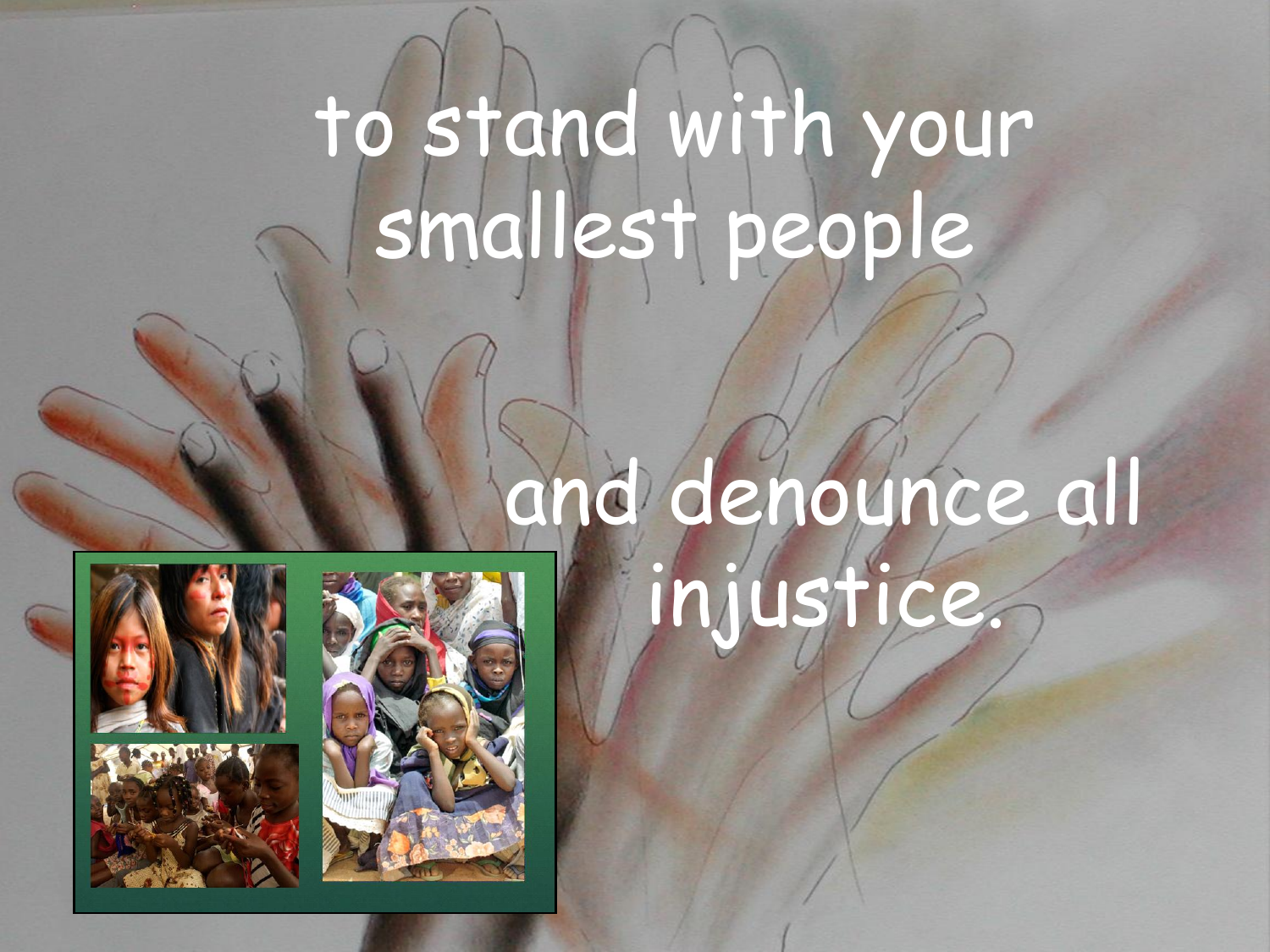## God, we ask you,





## …give all those who fight against trafficking understanding and determination;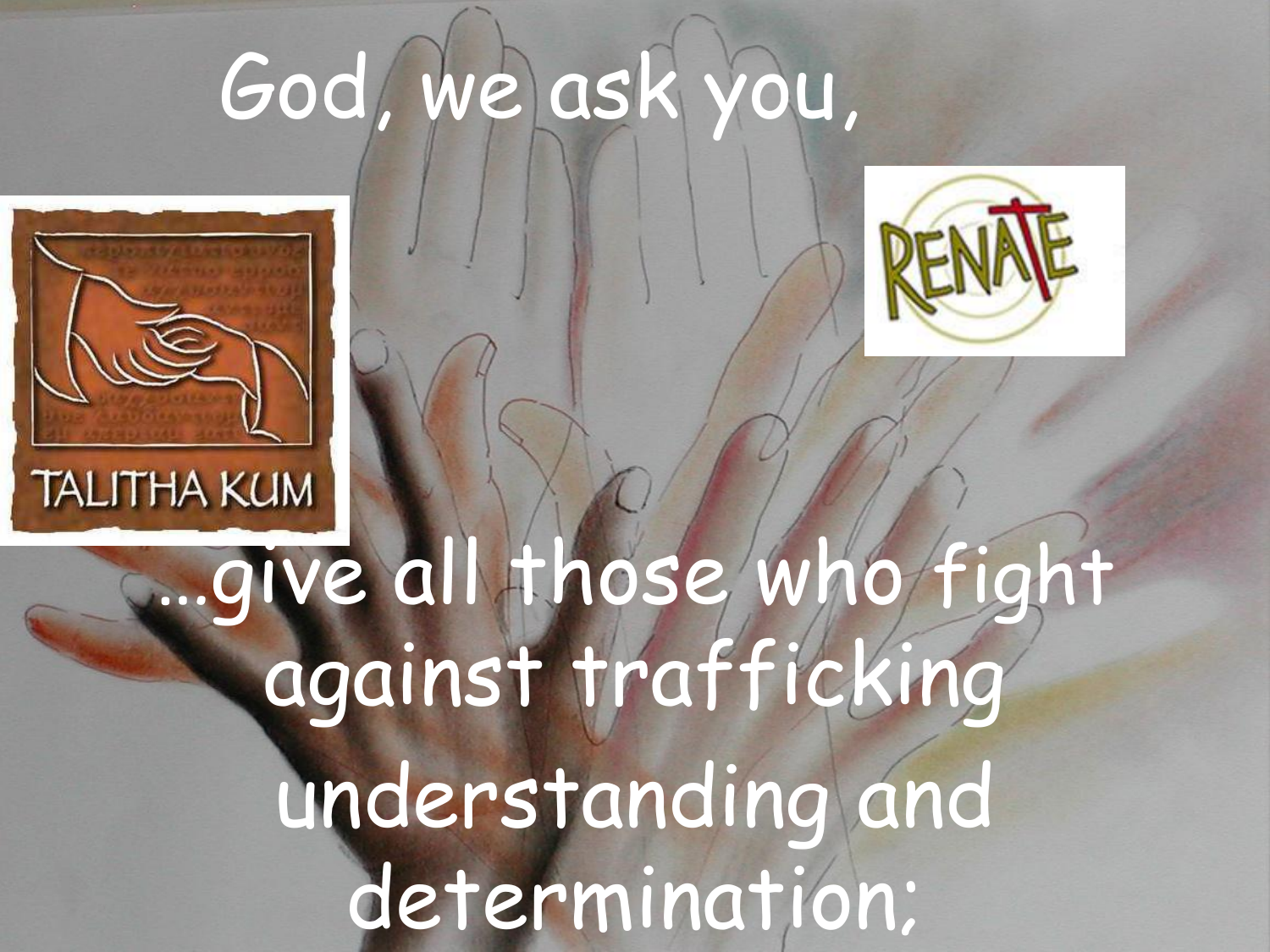# give victims strength

# and confidence in you.

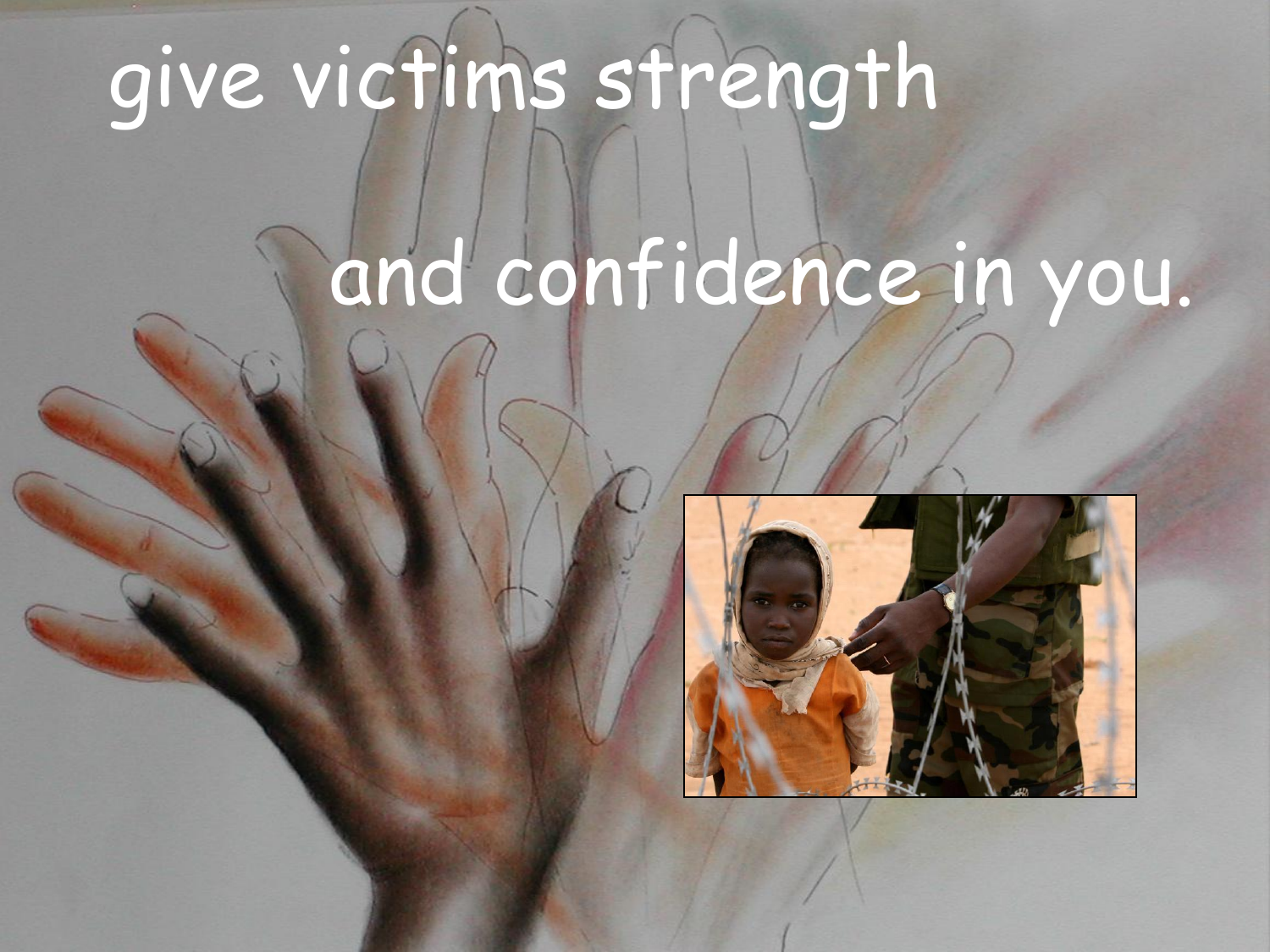# Help us also, merciful God,

#### to pray for those, that from stupidity and hard heartedness,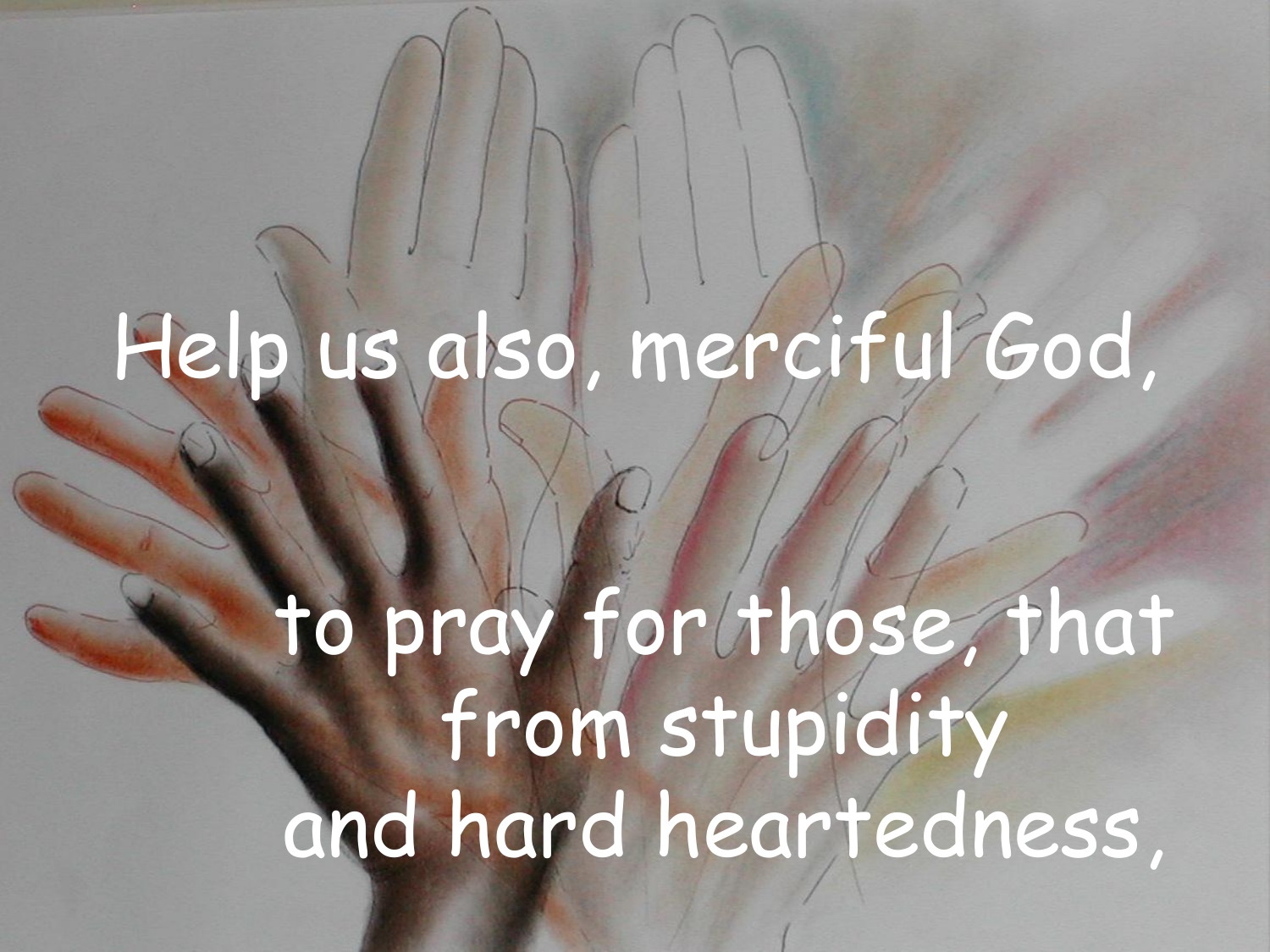#### bring the evil of trafficking into our world.

#### May they come to realise their wrongdoing.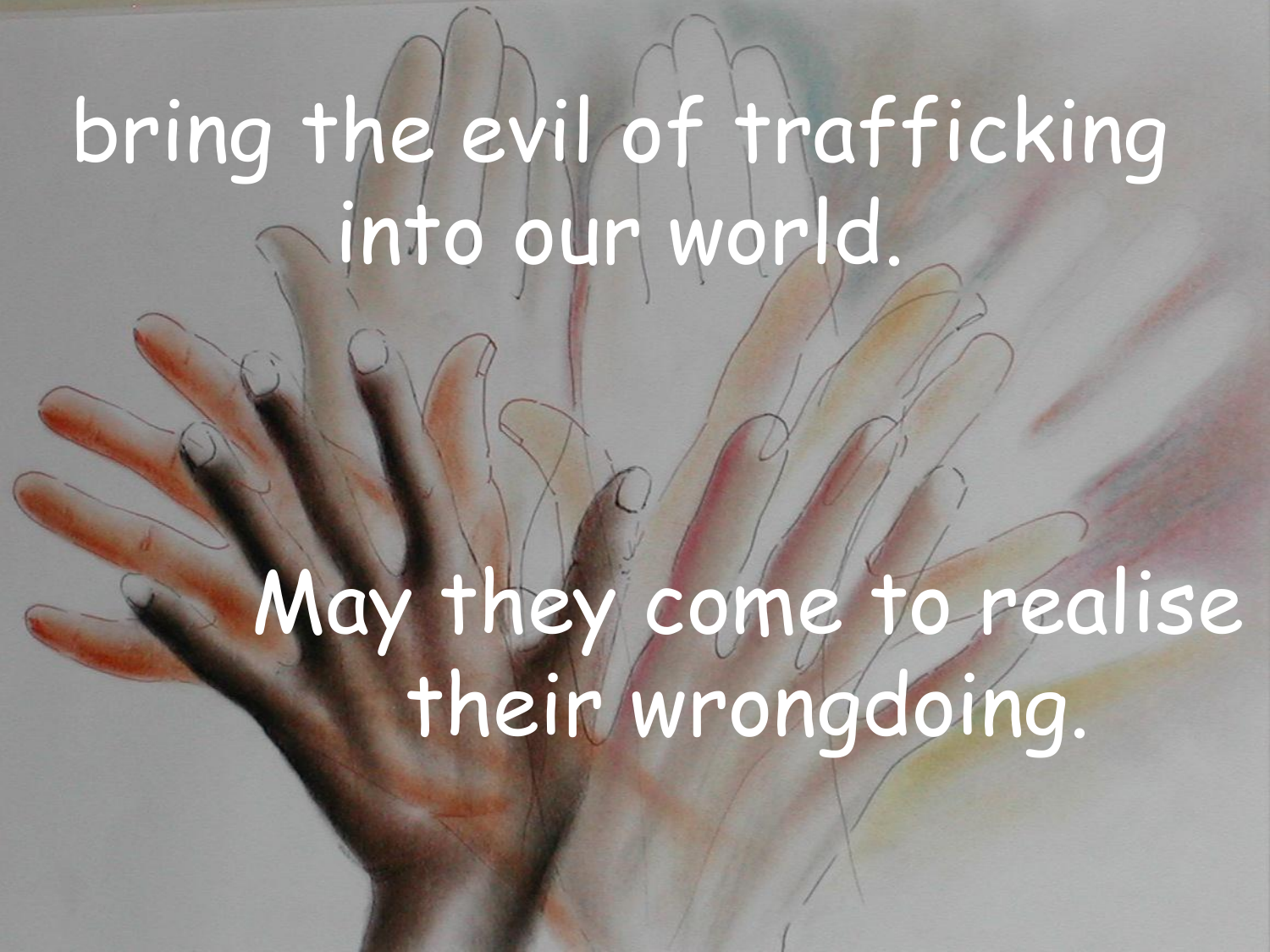# We ask you this in the name of Jesus,

# your son and our brother.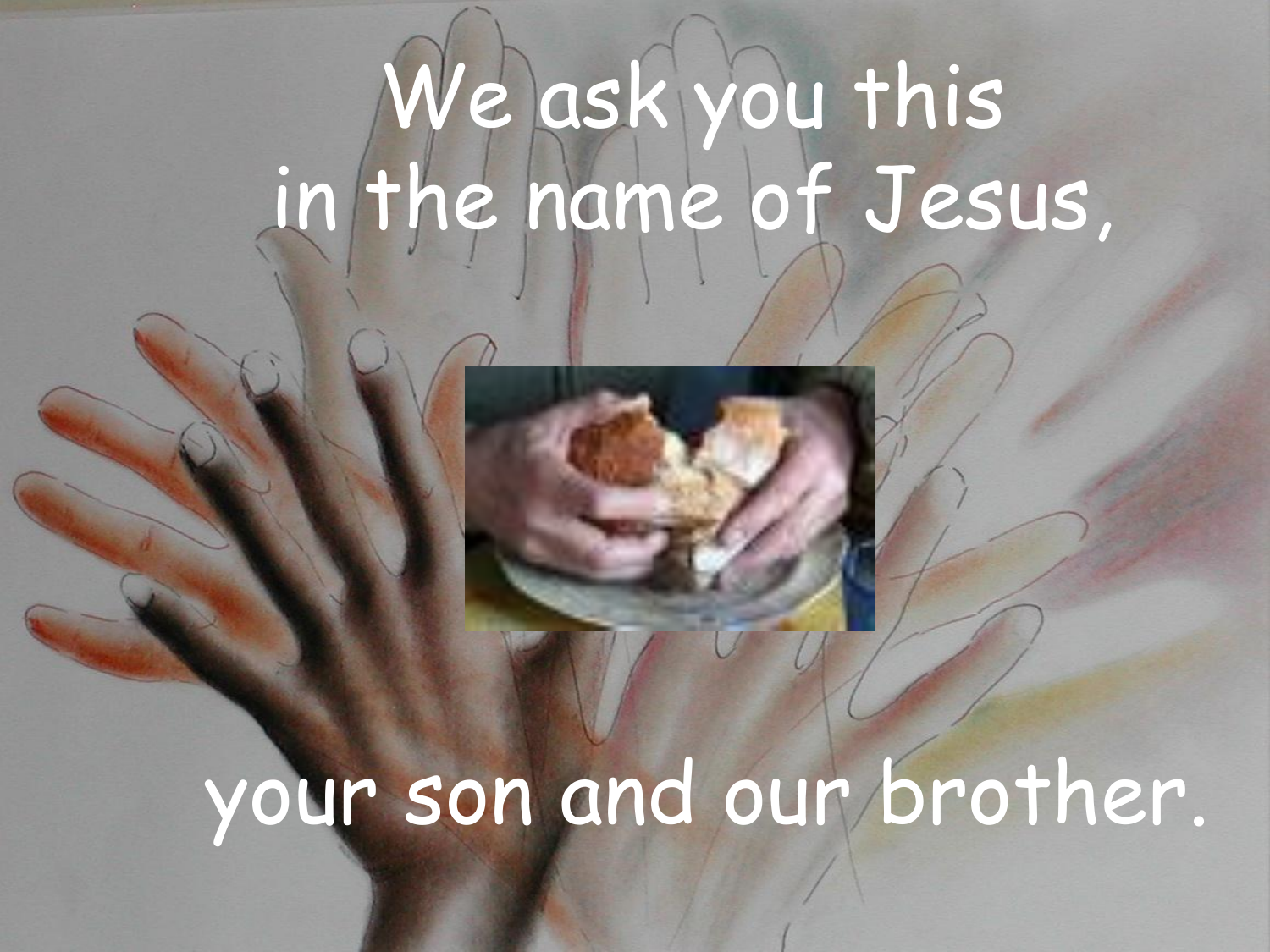

# AMEN!